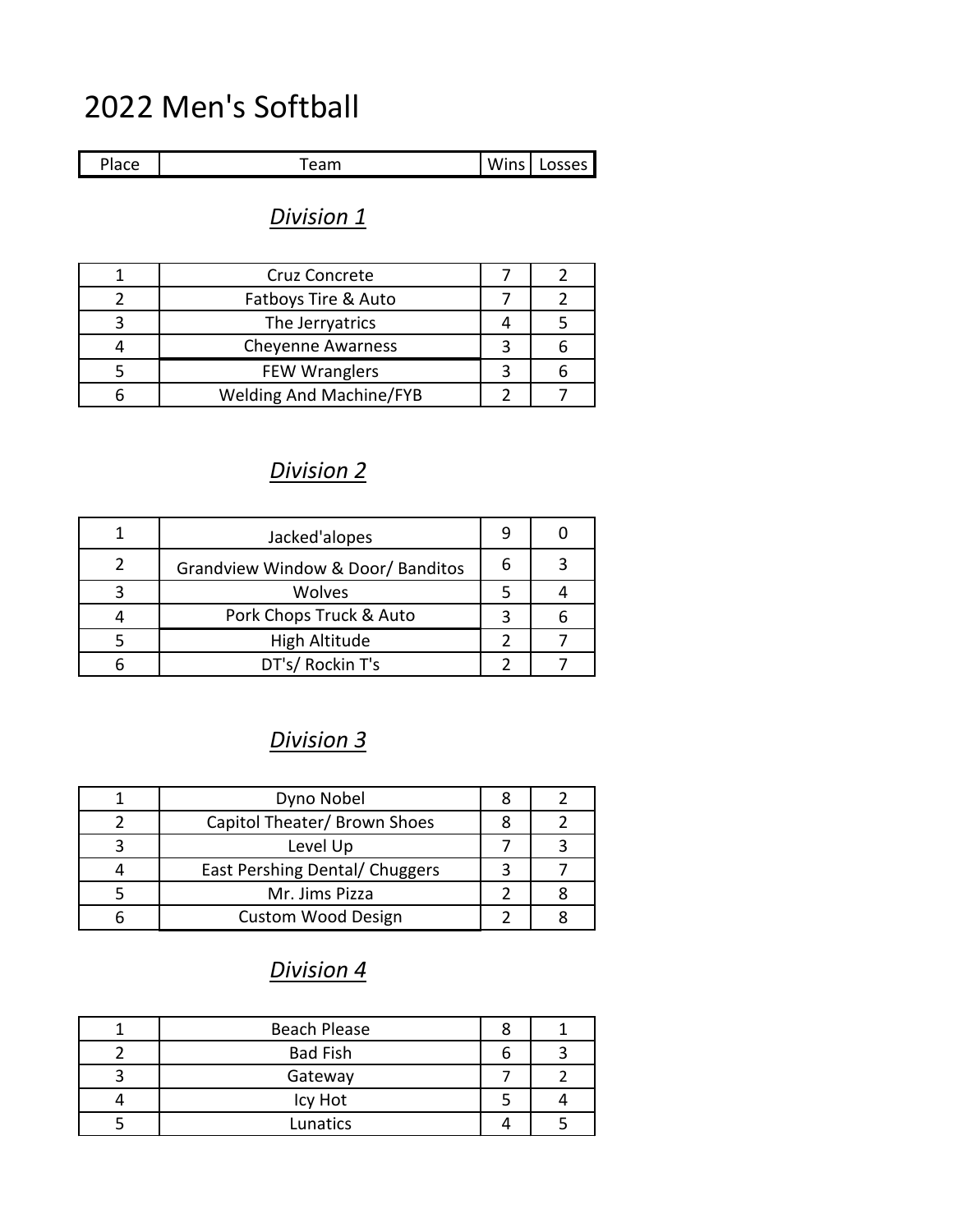|     | Miller Insulation               |  |
|-----|---------------------------------|--|
|     | <b>WY so Serious</b>            |  |
|     | <b>Hit Happens</b>              |  |
|     | Scooters                        |  |
| ח ו | Hughes Truck & Equipment Repair |  |

#### *Division 5*

|    | <b>Ball Slammers</b>       | q |   |
|----|----------------------------|---|---|
| 2  | Wookie of the Year         | 8 |   |
| 3  | Liberty Tax & Premier Tile | 6 |   |
| 4  | Fatboys Tire & Auto        | 6 |   |
| 5  | Harvest Time               | 6 |   |
| 6  | Desperados                 |   | 6 |
|    | Bettawayz - Go Getters     | 3 |   |
| 8  | <b>Elks 660</b>            | 3 |   |
| 9  | <b>Top Notch Concrete</b>  | 3 |   |
| 10 | <b>BAM Painting</b>        | っ |   |

# *Division 6*

| Homes with Asha              | 8 |  |
|------------------------------|---|--|
| <b>Homestead Defenders</b>   |   |  |
| <b>Cheyenne Reapers</b>      |   |  |
| <b>Scholl Industries</b>     |   |  |
| <b>Reckless Americans</b>    |   |  |
| Forum                        |   |  |
| <b>Balls Deep</b>            |   |  |
| Homestead Defenders Triple A |   |  |
|                              |   |  |

#### **End of Season Tiebreakers**

1st Tiebreaker \* (Head to Head) 2nd Tiebreaker # (Total Games Won) 3rd Tiebreaker + (Least Runs Against) Final Regular Season Standings Final Regular Season Standings